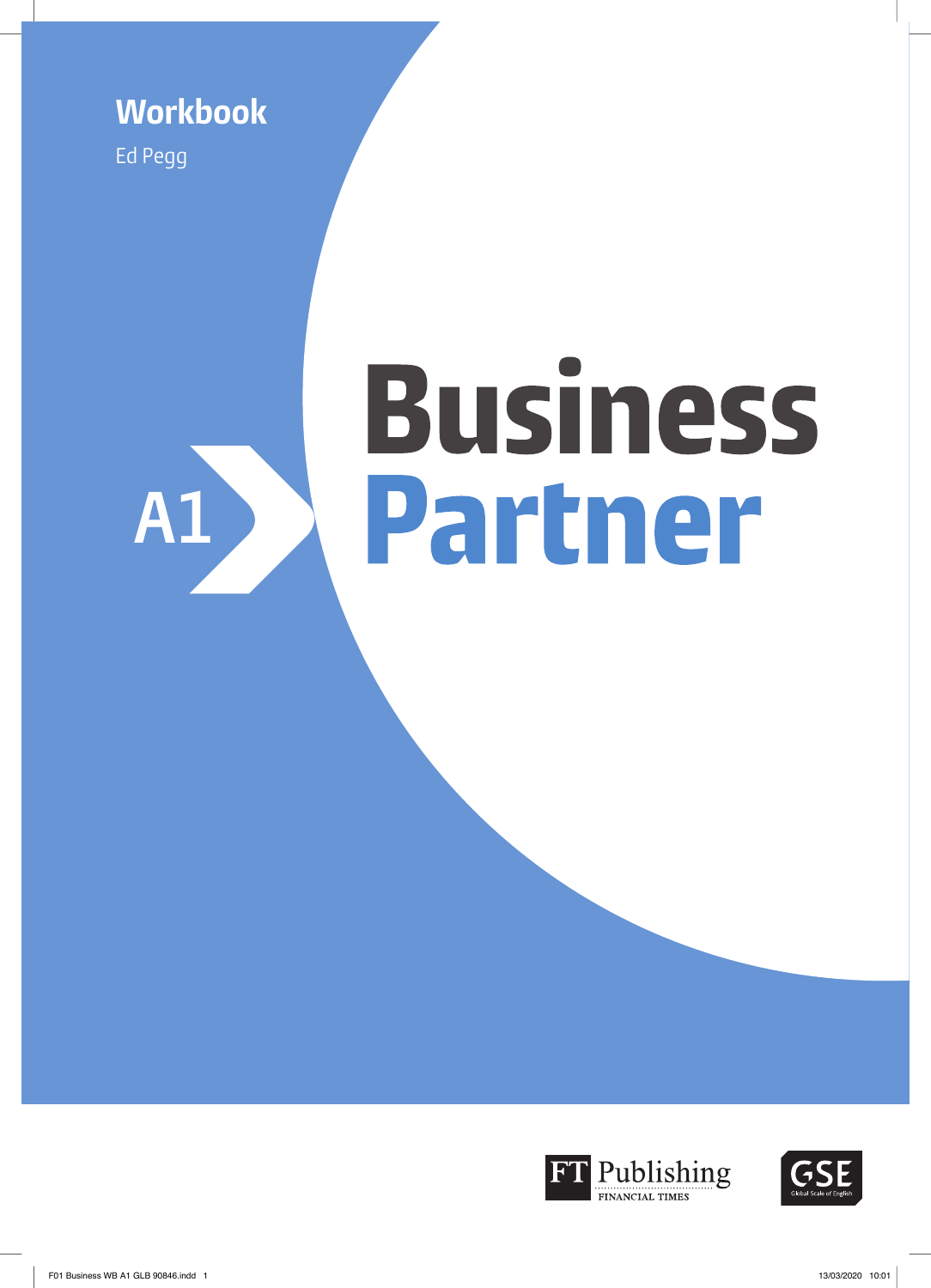## **Contents**

| UNIT 1 > WELCOME             |                                         |       |
|------------------------------|-----------------------------------------|-------|
| <b>Vocabulary</b>            | 1.1 Countries and nationalities         | p.4   |
|                              | 1.2 Personal details                    |       |
| Grammar                      | 1.1 Introductions                       | p.5   |
|                              | 1.3 Describing your company             |       |
| <b>Reading and listening</b> | Filling in a form                       | p.6   |
| <b>Writing</b>               | A description of a company or workplace | p. 7  |
| <b>Functional language</b>   | Workplace visits                        | p.8   |
| <b>Pronunciation</b>         | 1.2 The alphabet                        | p. 44 |
|                              | 1.3 Plural - $s$                        |       |

| UNIT 2 > WORK                |                                          |       |
|------------------------------|------------------------------------------|-------|
| <b>Vocabulary</b>            | 2.1 The work we do                       | p. 9  |
|                              | 2.2 What companies do                    |       |
| Grammar                      | 2.1 Talking about work                   | p. 10 |
|                              | 2.3 Talking about routines               |       |
| <b>Reading and listening</b> | Company information                      | p.11  |
| <b>Writing</b>               | A short blog post for a company intranet | p.12  |
| <b>Functional language</b>   | Making small talk                        | p. 13 |
| <b>Pronunciation</b>         | 2.2 Numbers                              | p.45  |
|                              | 2.3 Questions                            |       |

| <b>UNIT 3 &gt; WHAT? WHEN? WHERE?</b>     |                                                            |       |
|-------------------------------------------|------------------------------------------------------------|-------|
| <b>Vocabulary</b>                         | 3.1 Months and seasons                                     | p. 14 |
|                                           | 3.2 Ordinal numbers and dates                              |       |
| Grammar                                   | 3.1 Talking about ability and possibility                  | p. 15 |
|                                           | 3.3 Talking about the past                                 |       |
| <b>Reading and listening</b>              | p. 16<br>Can I have some time off?                         |       |
| <b>Writing</b>                            | An email to describe a problem and request action<br>p. 17 |       |
| <b>Functional language</b>                | p. 18<br>A progress meeting                                |       |
| <b>Pronunciation</b><br>3.1 can and can't |                                                            | p. 46 |
|                                           | 3.2 Ordinal numbers                                        |       |

| UNIT 4 > PROBLEMS AND SOLUTIONS |                                                   |       |  |  |
|---------------------------------|---------------------------------------------------|-------|--|--|
| <b>Vocabulary</b>               | 4.1 Past irregular verbs                          | p. 19 |  |  |
|                                 | 4.2 Solutions                                     |       |  |  |
| Grammar                         | 4.1 Talking about the past                        | p.20  |  |  |
|                                 | 4.3 Using negatives in the past; Asking questions |       |  |  |
| <b>Listening</b>                | On the phone                                      | p.21  |  |  |
| <b>Writing</b>                  | A reply email                                     | p.22  |  |  |
| <b>Functional language</b>      | p.23<br>Responding to a complaint                 |       |  |  |
| <b>Pronunciation</b>            | 4.1 The -ed ending                                | p.47  |  |  |
|                                 | 4.3 'th' as / $\theta$ and / $\delta$             |       |  |  |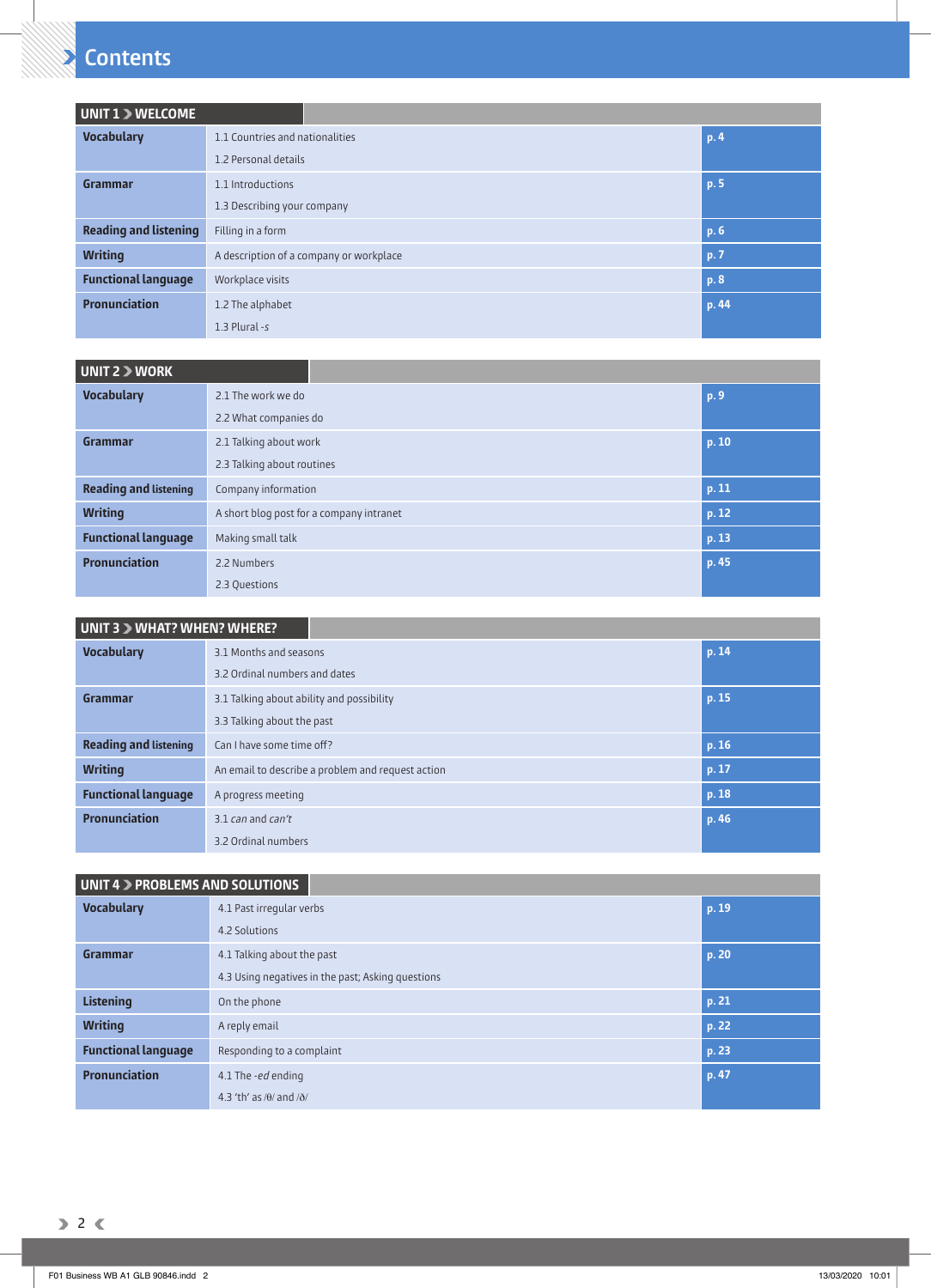| UNIT 5 > OFFICE DAY TO DAY |                                        |       |
|----------------------------|----------------------------------------|-------|
| <b>Vocabulary</b>          | 5.1 Word pairs                         | p. 24 |
|                            | 5.2 Word pairs                         |       |
| Grammar                    | 5.1 Talking about things happening now | p. 25 |
|                            | 5.3 Talking about future arrangements  |       |
| <b>Listening</b>           | Organising meetings                    | p.26  |
| <b>Writing</b>             | An email arranging a meeting           | p. 27 |
| <b>Functional language</b> | Doing favours<br>p. 28                 |       |
| <b>Pronunciation</b>       | 5.1 /n/ and the Present Continuous     | p. 48 |
|                            | 5.3 $/$ I $/$ and $/$ i: $/$           |       |

| UNIT 6 > AN OFFICE MOVE    |                                    |  |       |
|----------------------------|------------------------------------|--|-------|
| <b>Vocabulary</b>          | 6.1 Descriptions                   |  | p. 29 |
|                            | 6.2 Orders                         |  |       |
| Grammar                    | 6.1 Comparing two things           |  | p. 30 |
|                            | 6.3 Making proposals with if       |  |       |
| <b>Reading</b>             | Describing different options       |  | p.31  |
| <b>Writing</b>             | An email comparing three offers    |  | p. 32 |
| <b>Functional language</b> | Talking about presentation slides  |  | p.33  |
| <b>Pronunciation</b>       | 6.1 The vowel /a/                  |  | p. 49 |
|                            | 6.3 / $\alpha$ / and / $\Lambda$ / |  |       |

| UNIT 7 > PROCEDURES          |                                      |  |  |       |  |
|------------------------------|--------------------------------------|--|--|-------|--|
| <b>Vocabulary</b>            | 7.1 Describing a procedure           |  |  | p. 34 |  |
|                              | 7.2 Descriptions                     |  |  |       |  |
| Grammar                      | 7.1 Talking about obligation         |  |  | p. 35 |  |
|                              | 7.3 Instructions                     |  |  |       |  |
| <b>Reading and listening</b> | A workflow problem                   |  |  | p. 36 |  |
| <b>Writing</b>               | Giving instructions                  |  |  | p. 37 |  |
| <b>Functional language</b>   | Making and responding to suggestions |  |  | p. 38 |  |
| <b>Pronunciation</b>         | $7.2$ /ai/ and /ei/                  |  |  | p.50  |  |
|                              | $7.3$ /l/ and /r/                    |  |  |       |  |

#### **UNIT 8 > MANAGING PROJECTS**

| <b>Vocabulary</b>          | 8.1 Production                 | p. 39 |
|----------------------------|--------------------------------|-------|
|                            | 8.2 Saving money               |       |
| <b>Grammar</b>             | 8.1 Revision of the present    | p. 40 |
|                            | 8.2 Revision of the past       |       |
|                            | 8.3 Revision of the future     |       |
| <b>Reading</b>             | An online interview            | p. 41 |
| <b>Writing</b>             | Scope statements               | p. 42 |
| <b>Functional language</b> | Giving feedback                | p. 43 |
| <b>Pronunciation</b>       | 8.2 Pronouncing the letter 'o' | p. 51 |
|                            | 8.3 The yowel /31/             |       |
|                            |                                |       |

Answer key p.52 Audioscripts p.59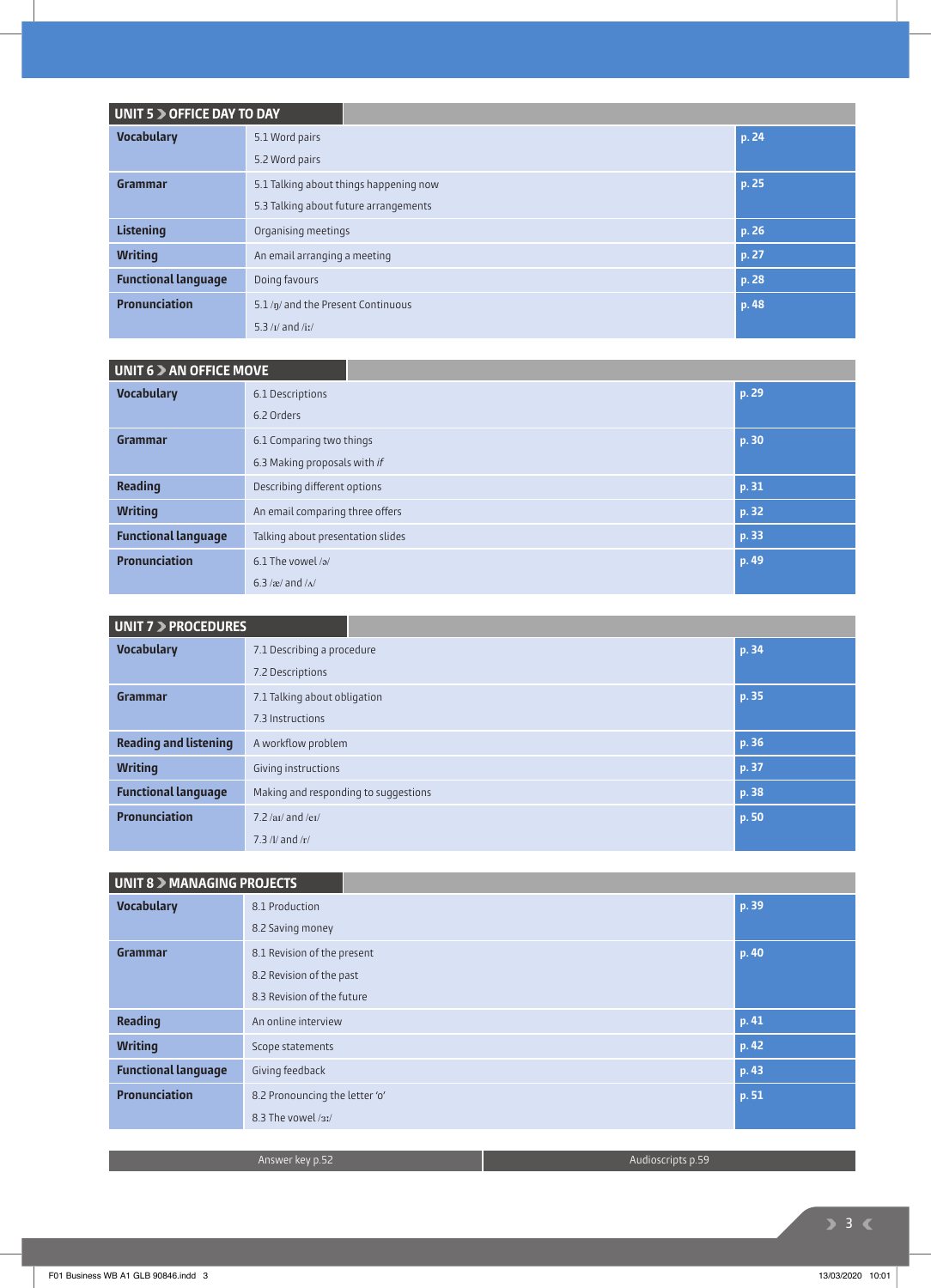

#### **1.2 Personal details**

**3 Complete the form with the words and phrases in the box.**

Email address First name/Given name Home address ID card/Passport number Marital status Nationality Phone/Mobile/Cell number Postcode/Zip code Surname/Last name Title

|             | $\mathbf{1}$   | : Mrs                              |
|-------------|----------------|------------------------------------|
| DITIO<br>O  | $\overline{2}$ | $\sqrt{2}$ : Sandra                |
|             | 3              | : Svth                             |
| egistration | 4              | : British                          |
|             | 5              | __ : 45 Woodlow Court, Petersfield |
|             | 6              | : GU16 5DF                         |
| A7          | $\overline{7}$ | :56789567                          |
|             | 8              | $\frac{1}{2}$ : 07985677432        |
| mployee     | 9              | _: s.smith@atqglobal.com           |
|             | 10             | $:$ Married                        |
|             |                |                                    |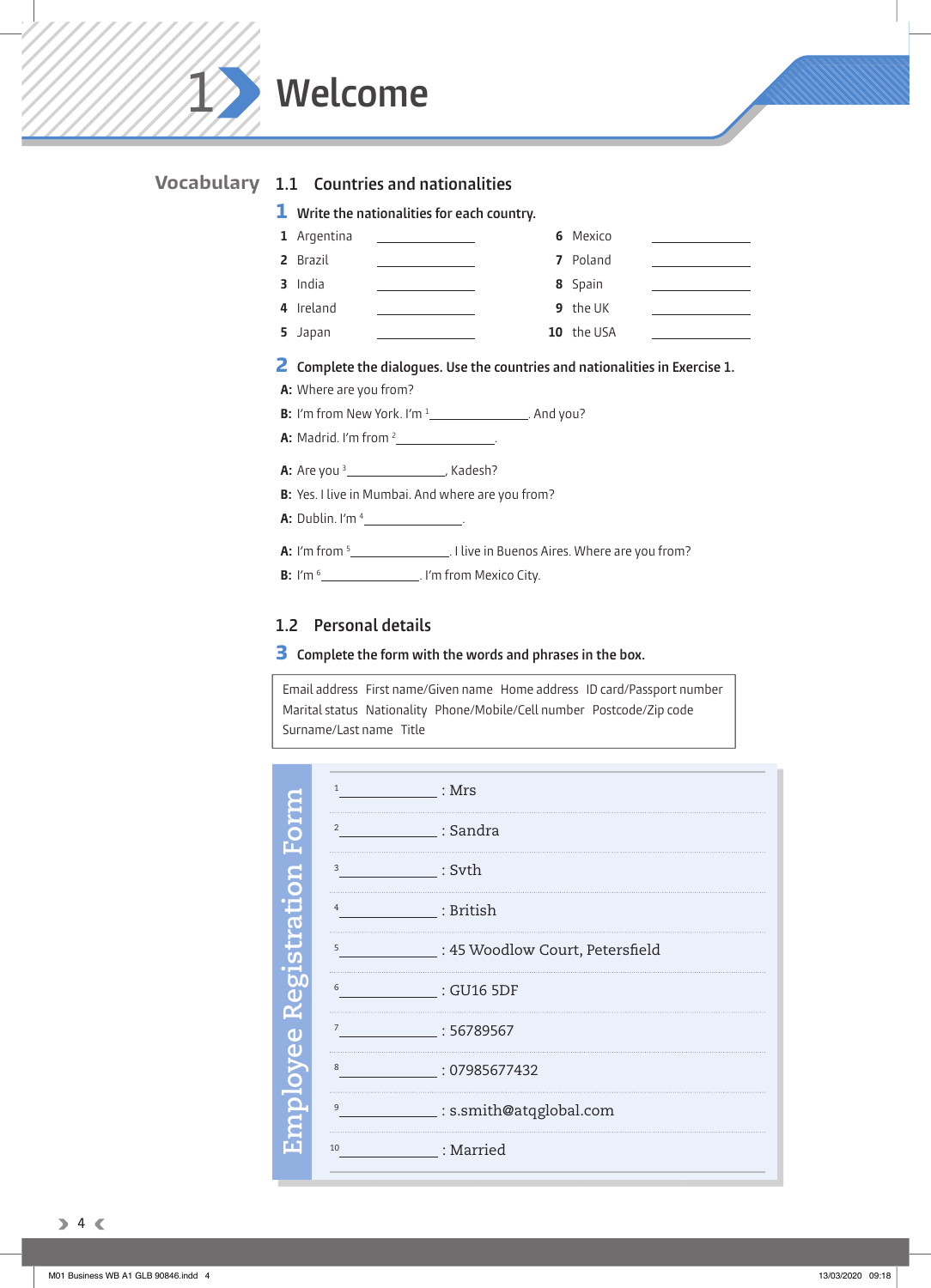#### **1.1 Introductions Grammar**

**1 Complete the sentences with the words in the box.**



- **7** What\_\_\_\_\_\_\_ your name?
- **2 Complete the text with 'm/am, 're/are or 's/is.**

#### **Sales Division, Milan, Italy**

People in my team <sup>1</sup> from many countries. I<sup>2</sup> Irish and my manager  $\frac{1}{3}$  from Germany. There  $\frac{4}{3}$  two British people, Isabel and Matt, and there <sup>5</sup> \_\_\_\_\_\_\_ one American employee, Ryan. Lucia <sup>6</sup> from Mexico, and Kate and Daniil <sup>7</sup> from Russia.

#### **1.3 Describing your company**

#### **3 Choose the correct word.**

- **1** There is /are a canteen in my office.
- **2** There 's / are four departments in my company.
- **3** There is /are no computers in the office.
- **4** There 's / are a meeting tomorrow.
- **5** There is / are no gym in our office.
- **6** There 's / are ten people in the sales department.
- **7** There 's / are a small sales division in Poland.
- **8** There is / are no warehouses in your country.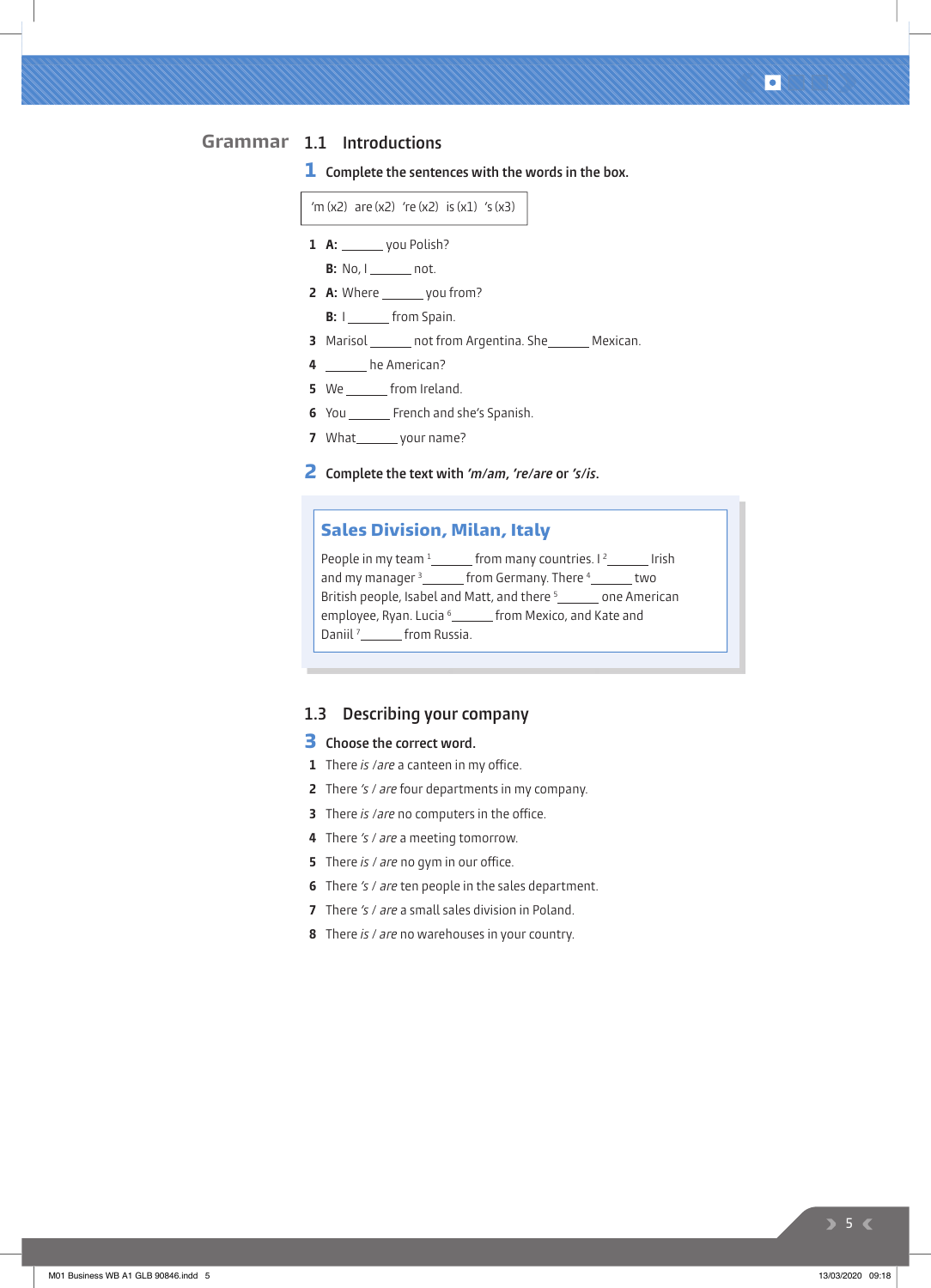### 1 **Welcome**

**Reading and listening**

### **Filling in a form**

**1 Read the form below. What is it for? Tick (**✓**) the correct option.**

- $\Box$  to stay in a hotel
- $\Box$  to start a new job
- $\Box$  to go to hospital

| ō                        | Surname                                   |                                                      |
|--------------------------|-------------------------------------------|------------------------------------------------------|
|                          | First name                                | 2                                                    |
|                          | Gender                                    | $\frac{3}{2}$ male $\Box$ female $\Box$ other $\Box$ |
|                          | Nationality                               |                                                      |
| br<br>D                  | Email address                             | 5                                                    |
| $\mathbf 0$              | Phone/Mobile/Cell number 6                |                                                      |
| $\mathsf{\widetilde{S}}$ | Emergency contact number <sup>7</sup> ___ |                                                      |
|                          | ID card / Passport number                 |                                                      |

**2** 1.01 **Listen to the conversation and complete the form in Exercise 1.**

#### **3 Listen again. Complete the questions.**

- **1** What's your **s** ?
- **2** spell that please?
- **3** rst name?
- **4** you from?
- **5** What's your email 2
- **6** marital status?

**4 Complete the sentences with my, your, his, her, its, our or their. Use the words in brackets to help you.** 

- **1** He's \_\_\_\_\_\_\_\_\_\_\_\_\_\_\_\_\_\_\_\_\_\_\_ manager. (I)
- **2** What's \_\_\_\_\_\_\_\_\_\_\_\_\_\_\_\_\_\_\_\_\_\_ email address? (you)
- **3** Is this report? (he)
- **4** This is \_\_\_\_\_\_\_\_\_\_\_\_\_\_\_\_\_\_\_\_\_ invoice. (they)
- **5** I'll give you \_\_\_\_\_\_\_\_\_\_\_\_\_\_\_\_\_\_ phone number. (we)
- **6** This is o ce. (she)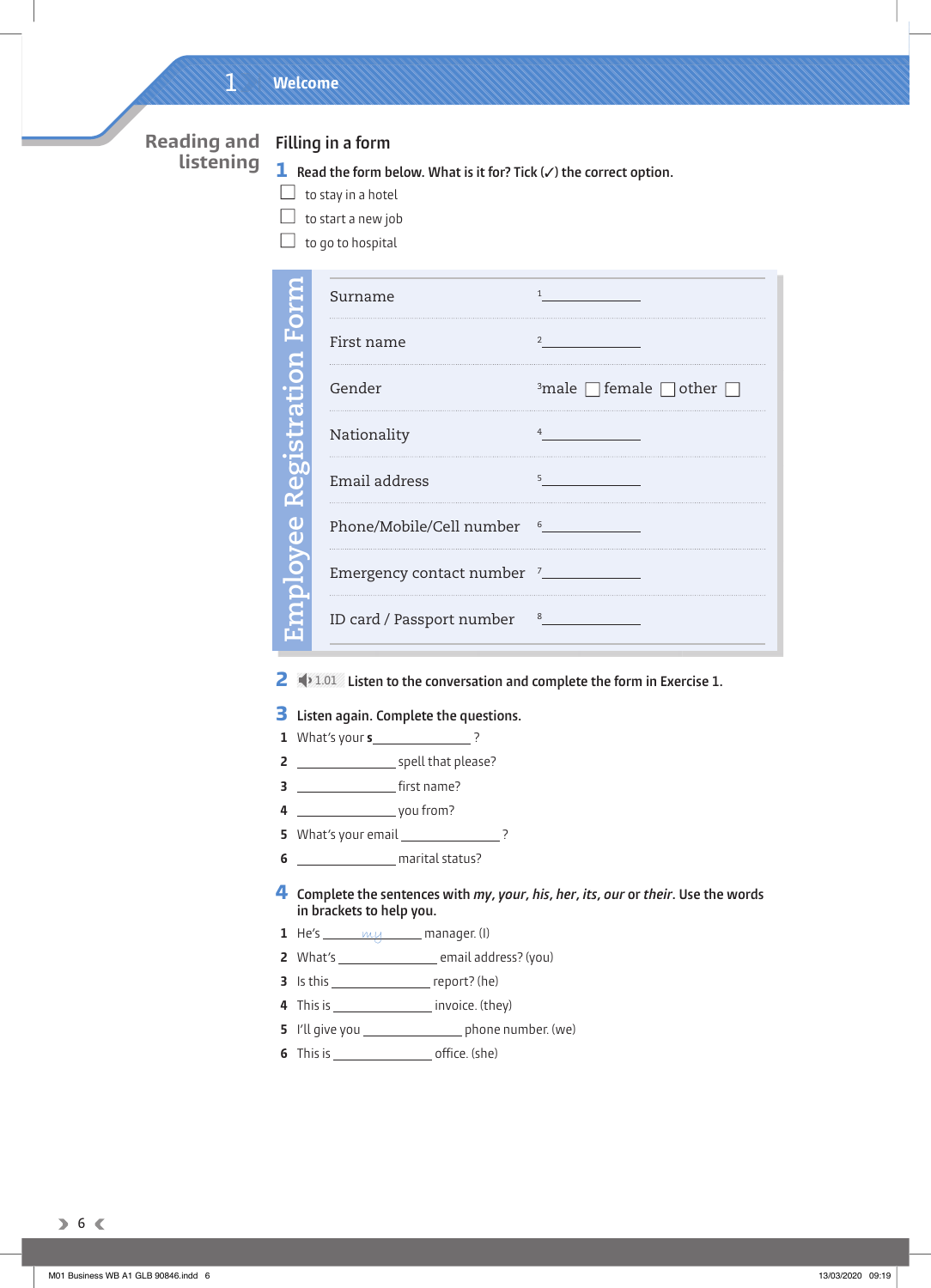#### **A description of a company or workplace Writing**

#### **1 Choose the correct words.**

My name is Erik. I work for a company called ForTex. The company has three locations in three countries. There *lis/are* an office in the USA, a factory in Vietnam and there <sup>2</sup>is/are a warehouse in Italy. I <sup>3</sup>am/are a manager in the marketing department. It <sup>4</sup>is/are part of the sales and marketing division. I work in the office in the USA. There <sup>5</sup>is/are a canteen and a gym in the office.

#### **2 Read the text again. Are the sentences true (T) or false (F)?**

- **1** The company has locations in three countries.
- **2** The office is in Italy.
- **3** There are two factories in Vietnam.  $\overline{\phantom{a}}$
- **4** There is one warehouse in Italy.  $\overline{\phantom{m}}$
- **5** Erik works in the marketing department.
- **6** There isn't a gym in the office.

#### **3 Write a description of the company below. Use the description in Exercise 1 to help you.**

 $\overline{\phantom{a}}$  $\frac{1}{1}$ 

| Company Name: Puelo Alto S.A                                       |                                                 |                                                       |  |  |  |
|--------------------------------------------------------------------|-------------------------------------------------|-------------------------------------------------------|--|--|--|
| <b>Head Office:</b><br>Barcelona, Spain                            | Factory:<br>Bogotá, Colombia                    | Warehouse:<br>Porto, Portugal                         |  |  |  |
| sales and marketing<br>$\bullet$<br>department                     | manufacturing division<br>production department | · distribution division<br>shipping department        |  |  |  |
| example job: Marketing<br>$\bullet$<br>Manager<br>offices - modern | example job: Engineer<br>factory - noisy        | example job: Warehouse<br>۰<br>Manager                |  |  |  |
| canteen and gym<br>٠                                               | canteen                                         | building - large<br>restaurants near the<br>warehouse |  |  |  |